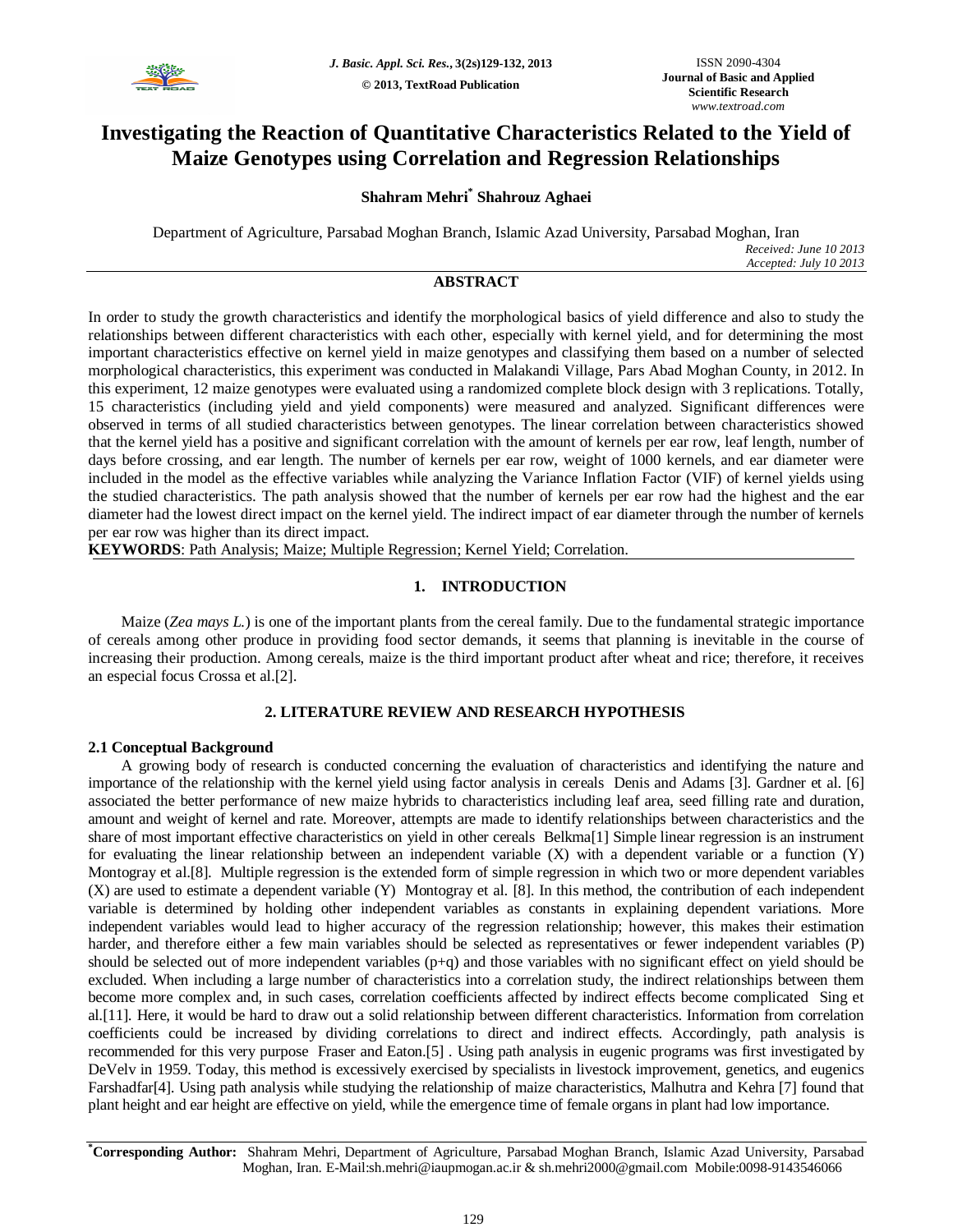#### **3. METHODOLOGY**

This experiment was carried out in May/June 2012 in Malakandi Village located at 10 km from Pars Moghan Abad County. Seeds were dry planted on 23 June, 2012, and then the whole farm was irrigated. In order to study 12 mediummaturity corn hybrids (Namely TOUNO, ELDORA, TRIUMFO, MACARI, CHILAN, AS 55, AS 54, AS 63, AS 51, Maxima, SC500, and SC400) with regard to cultivation characteristics, an experiment was carried out using Randomized Complete Block Design [RCBD] in tree replications. Each experimental plot included 4 lines with 75 cm spacing and 6.48 in length. Each genotype was manually planted in 36 hills with 18 cm spacing. Given the planting lines spacing and only one shrub in each hill, the selected density was 75000 shrubs per hectare. SPSS and PATH-2 were used for the statistical analysis of data.

## **4. RESULTS AND DISCUSSION**

Independent variables may directly or indirectly influence the dependent variable in correlation. In fact, the coefficients of correlation, *r*, which measures the relationship between two different variables, could assume a value between -1 to +1. If  $r = +1$  then the correlation between the two variables is 100% positive. If  $-1 < r < +1$  then there is relatively positive and/or negative correlation between them. However, if  $r = -1$  then the correlation between the two variables is 100% negative. In case  $r = 0$ , there is no relationship between the two variables. Linear correlation coefficients between the studied characteristics showed that the kernel performance is positively and significantly correlated with number of kernels per ear row, leaf length, number of days to crossing, and ear length, at levels of 1% and 5%. The highest coefficient of correlation concerning kernel yield belonged to the correlation of yield with number of kernels per row [0.834\*\*]. That is, the effect of this characteristic on kernel yield is greater and more important than the number of rows per ear and weight of 1000 kernels. Moreover, it was found that the number of kernel rows per ear has a negative and significant correlation with the length of male inflorescence [tassel] and weight of 1000 kernels, at level of 1%. Moreover, it has a positive correlation at level of 5% with number of days to silking and number of days to crossing. The linear correlation between characteristics in this study indicated that number of kernels per row is positively and significantly correlated with ear length  $[P < 0.01]$  and is negatively and significantly correlated with male inflorescence  $[P < 0.05]$ . Furthermore, the weight of 1000 kernels had a positive and significant correlation with the number of days before physiological maturity and the length of male inflorescence. Moreover, it was indicated that ear height had a positive and significant correlation with shrub height  $[P < 0.01]$ ; i.e. increasing the plant's height would increase the height of ears. The correlation between the male inflorescence with the number of kernel rows per ear, the number of kernels per ear row, and ear length was negative and significant [Table 1]. Stuber et al. [12] determined strong genetic relationships between yield and number of ears, number of ears and number of tillers, and also shrub height and ear height while studying a hybrid population of maize. Younes et al. [15] believed that ear diameter, number of kernel rows per ear, number of kernels per ear, and ear length are positively and significantly correlated with kernel yield.

Multiple linear regression analysis was performed through stepwise regression. Number of kernels per ear row, weight of 1000 kernels, and ear diameter were included as effective factors in the VIF regression analysis on kernel yield. Table [2] presents standardized regression coefficients and incomplete regression coefficients. The highest standardized regression coefficient belongs to ear diameter. The regression coefficients of number kernels per ear row and weight of 1000 kernels were positive and significant. In the regression analysis of characteristics, Sadat Rasool [10] indicated that the number of kernels per row has more implication on yield variations.

| Ro             | <b>Traits</b>                                |              | $\overline{2}$        | 3          |             |                      | h          |                      |          | 9          | 10       | 11                | 12       | 13    | 14       | 15 |
|----------------|----------------------------------------------|--------------|-----------------------|------------|-------------|----------------------|------------|----------------------|----------|------------|----------|-------------------|----------|-------|----------|----|
| W              |                                              |              |                       |            |             |                      |            |                      |          |            |          |                   |          |       |          |    |
| $\perp$        | Grain yield                                  | $\mathbf{1}$ |                       |            |             |                      |            |                      |          |            |          |                   |          |       |          |    |
| $\overline{c}$ | No. kernel rows                              | 0.414        |                       |            |             |                      |            |                      |          |            |          |                   |          |       |          |    |
| $\overline{3}$ | No. kernel/row                               | 0.834        | 0.568                 |            |             |                      |            |                      |          |            |          |                   |          |       |          |    |
| $\overline{4}$ | 1000 kernel weight                           | 0.071        | $-0.751$ **           | $-0.347$   |             |                      |            |                      |          |            |          |                   |          |       |          |    |
| 5 <sup>5</sup> | Plant length                                 | 0.162        | 0.434                 | 0.176      | $-0.372$    |                      |            |                      |          |            |          |                   |          |       |          |    |
| 6              | Ear length                                   | 0.316        | 0.179                 | 0.390      | $-0.167$    | $0.807**$            |            |                      |          |            |          |                   |          |       |          |    |
| 7 <sup>1</sup> | ear leaf Width                               | $0.715***$   | 0.226                 | 0.514      | 0.095       | $0.674$ <sup>*</sup> | $0.745***$ |                      |          |            |          |                   |          |       |          |    |
| 8              | ear leaf length                              | 0.390        | 0.288                 | 0.248      | 0.004       | 0.456                | 0.461      | $0.641*$             |          |            |          |                   |          |       |          |    |
| 9              | No. of days to 50%<br>pollen shedding        | $0.684*$     | $0.649*$              | 0.559      | $-0.106$    | 0.354                | 0.335      | 0.486                | 0.453    |            |          |                   |          |       |          |    |
| 10             | No. of days to 50%<br>silking shedding       | 0.264        | $0.586^*$             | 0.141      | $-0.124$    | 0.171                | 0.011      | 0.014                | 0.198    | $0.825***$ |          |                   |          |       |          |    |
| 11             | No. of days to for<br>maturity physiological | 0.206        | $-0.503$              | $-0.155$   | $0.788***$  | $-0.251$             | $-0.035$   | 0.135                | 0.128    | 0.107      | 0.095    |                   |          |       |          |    |
| 12             | ear length                                   | $0.665*$     | $0.557*$              | $0.922***$ | $-0.463$    | 0.016                | 0.277      | 0.289                | 0.235    | 0.465      | 0.136    | $-0.176$          |          |       |          |    |
| 13             | ear diameter                                 | 0.452        | 0.542                 | 0.155      | $-0.117$    | 0.627                | 0.294      | $0.610^*$            | 0.462    | 0.574      | 0.461    | 0.121             | 0.032    |       |          |    |
| 14             | tassel length                                | $-0.362$     | $-0.728$ <sup>*</sup> | $-0.641$   | $0.639^{*}$ | 0.101                | 0.140      | 0.087                | $-0.007$ | $-0.438$   | $-0.335$ | $0.616^{\degree}$ | $-0.691$ | 0.056 |          |    |
| 15             | No. of tassel branches                       | 0.493        | 0.472                 | $0.660*$   | $-0.437$    | 0.764                | 0.866      | $0.692$ <sup>*</sup> | 0.299    | 0.389      | 0.049    | $-0.161$          | 0.545    | 0.394 | $-0.132$ |    |

Table1: Linear correlation coefficient between traits in maize genotypes

\* and \*\* significant at  $p \le 0.05$  and  $p \le 0.01$ , respectively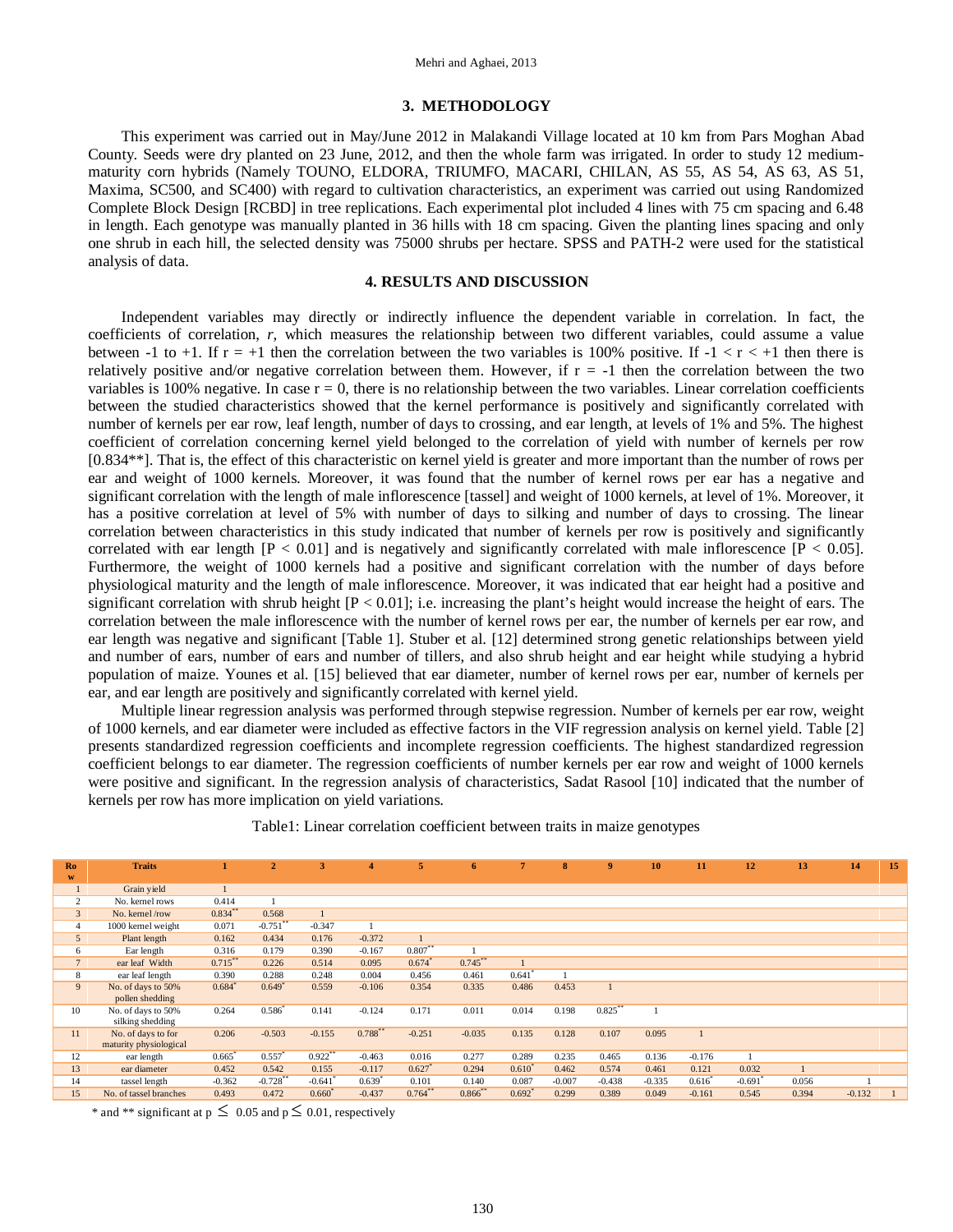# **Path Analysis**

In order to separate the correlation of different characteristics with kernel yield into direct and indirect impacts, path analysis was used. Considering the results from VIF regression, path analysis was exercised on characteristics with significant coefficient of regression. The direct and indirect impacts of characteristics on kernel yield are presented in Table [3] and Figure [1].

The highest positive, direct effect on kernel yield belonged to the number of kernels per ear row and the lowest belonged to ear diameter. The highest positive, indirect effect was for the effect of ear diameter through the number of kernels per ear row. These two had a positive and insignificant correlation with each other. The highest negative, indirect effect was for the effect of weight of 1000 kernels trough the number of kernels per ear row. The ear diameter had a negative, indirect effect through the weight of 1000 kernels on kernel yield. Yupadiayula et al. [13] suggested that, due to the low heritability of yield, indirect selection for yield through characteristics related to ear (such as number of kernels per row and number of rows per ear) could be effective. Yazdandoost [14] and Rame'e et al. [9] stated that the direct effect of number of kernels per row on kernel yield is greater than other characteristics.

Considering the high direct effect of number of kernels per ear row and the high indirect effect of ear diameter through the number of kernel per ear row, it could be discussed that to achieve increased yield, increasing these two characteristics is highly important in case of second planting. On the other hand, yield is a complex feature and, in addition to recognizing important factors such as inheritance and environment, other effective characteristics and their governing relationships should not be overlooked in order to obtain higher yields.

# Table 2 - Multiple linear regression results of yield among genotypes

| <b>Traits</b>          |                | <b>Indirect Effect of Way</b> |              | <b>Direct Effect</b> | <b>Correlations Coefficient by Grain</b> |  |  |
|------------------------|----------------|-------------------------------|--------------|----------------------|------------------------------------------|--|--|
|                        | No. kernel/row | 1000 kernel<br>weight         | ear diameter |                      | vield                                    |  |  |
| No. kernel /row        |                | $-0.1513$                     | 0.0556       | 0.9297               | 0.834                                    |  |  |
| 1000 kernel weight     | $-0.3227$      |                               | $-0.0420$    | 0.4357               | 0.071                                    |  |  |
| ear diameter           | 0.1442         | $-0.0510$                     |              | 0.3588               | 0.452                                    |  |  |
| <b>Effect Residual</b> | 0.18           |                               |              |                      |                                          |  |  |

\* and \*\* significant at  $p \le 0.05$  and  $p \le 0.01$ , respectively

Table 3 : path analysis of grain yield among genotypes of corn maturity using the effective yield resulting from stepwise regression

| <b>Traits Residual on Model</b> | <b>Regression Coefficients</b> |
|---------------------------------|--------------------------------|
| No. kernel /row                 | $0.241**$                      |
| 1000 kernel weight              | $0.008*$                       |
| ear diameter                    | $1.196**$                      |
| <b>R</b> Square                 | 0.969                          |
| <b>Adjusted R square</b>        | 0.957                          |

Figure 1 - Diagram of path analysis for yield and its related traits among genotypes



#### **4.1 Conclusion**

In this experiment, the simple correlation coefficients of characteristics showed that the number of kernels per ear row had the highest correlation with kernel yield.

The multiple regression analysis results indicated that three characteristics (number of kernels per ear row, weight of 1000 kernels, and ear diameter) were among the important and effective factors for determining kernel yield.